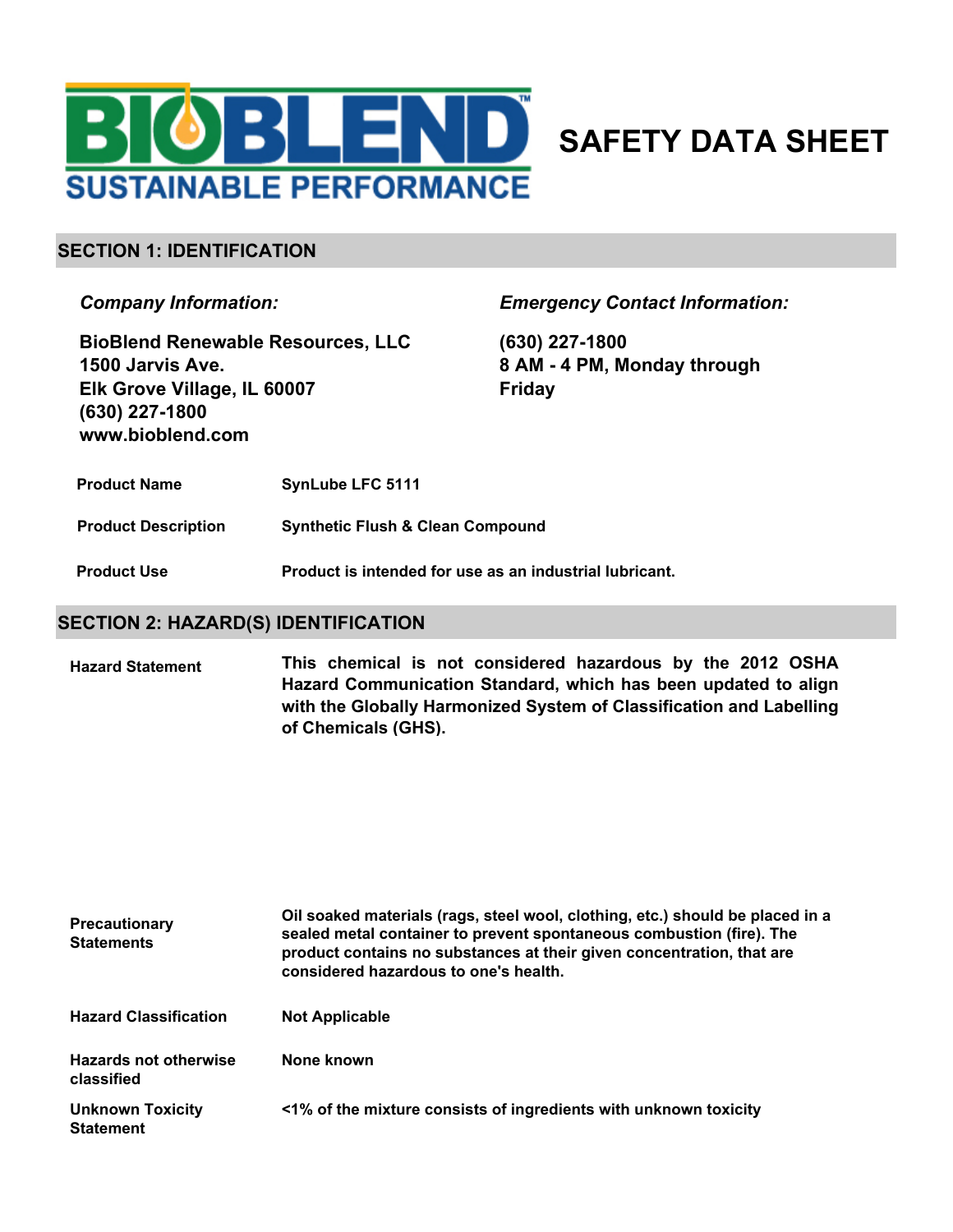## **SECTION 3: COMPOSITION/INFORMATION ON INGREDIENTS**

| <b>Components</b>             | CAS No.        | Weight % |
|-------------------------------|----------------|----------|
| Natural Esters                | <b>MIXTURE</b> | 65-85%   |
| Biodegradable Synthetic Ester | PROPRIETARY    | 15-35%   |

**The exact percentage (concentration) of composition has been withheld as a trade secret. If CAS number is indicated as "PROPRIETARY" or "MIXTURE", information has been withheld as a trade secret.**

## **SECTION 4: FIRST AID MEASURES**

| <b>First Aid - Inhalation</b>                                             | Move to fresh air and seek medical advice/attention if irritation develops.                                            |
|---------------------------------------------------------------------------|------------------------------------------------------------------------------------------------------------------------|
| <b>First Aid - Eye Contact</b>                                            | Thoroughly rinse eyes and under eyelids with plenty of water. Seek<br>medical advice/attention if irritation develops. |
| <b>First Aid - Skin Contact</b>                                           | Wash effected area immediately with warm water and soap. Seek medical<br>advice/attention if irritation develops.      |
| Ingestion                                                                 | No special measures required. Health injuries are not known or expected<br>under normal use.                           |
| <b>Recommendations for</b><br>immediate medical<br>care/special treatment | Physicians should treat symptomatically.                                                                               |

## **SECTION 5: FIREFIGHTING MEASURES**

| Suitable extinguishing<br>media                  | Dry media, dry chemical powder, carbon dioxide (CO <sub>2</sub> ), foam, sand, fog.<br>Use extinguishing measures that are appropriate to local circumstances<br>and the surrounding environment.                                 |
|--------------------------------------------------|-----------------------------------------------------------------------------------------------------------------------------------------------------------------------------------------------------------------------------------|
| Unsuitable extinguish-<br>ing media              | For safety reasons, do not use a solid water stream as it may scatter and<br>spread fire.                                                                                                                                         |
| <b>Specific hazards that</b><br>may develop when | Risk of ignition. Rags and other materials containing this product may heat<br>and spontaneously ignite if exposed to air. Store wiping rags and other<br>materials in metal cans with tight fitting lids. Cool closed containers |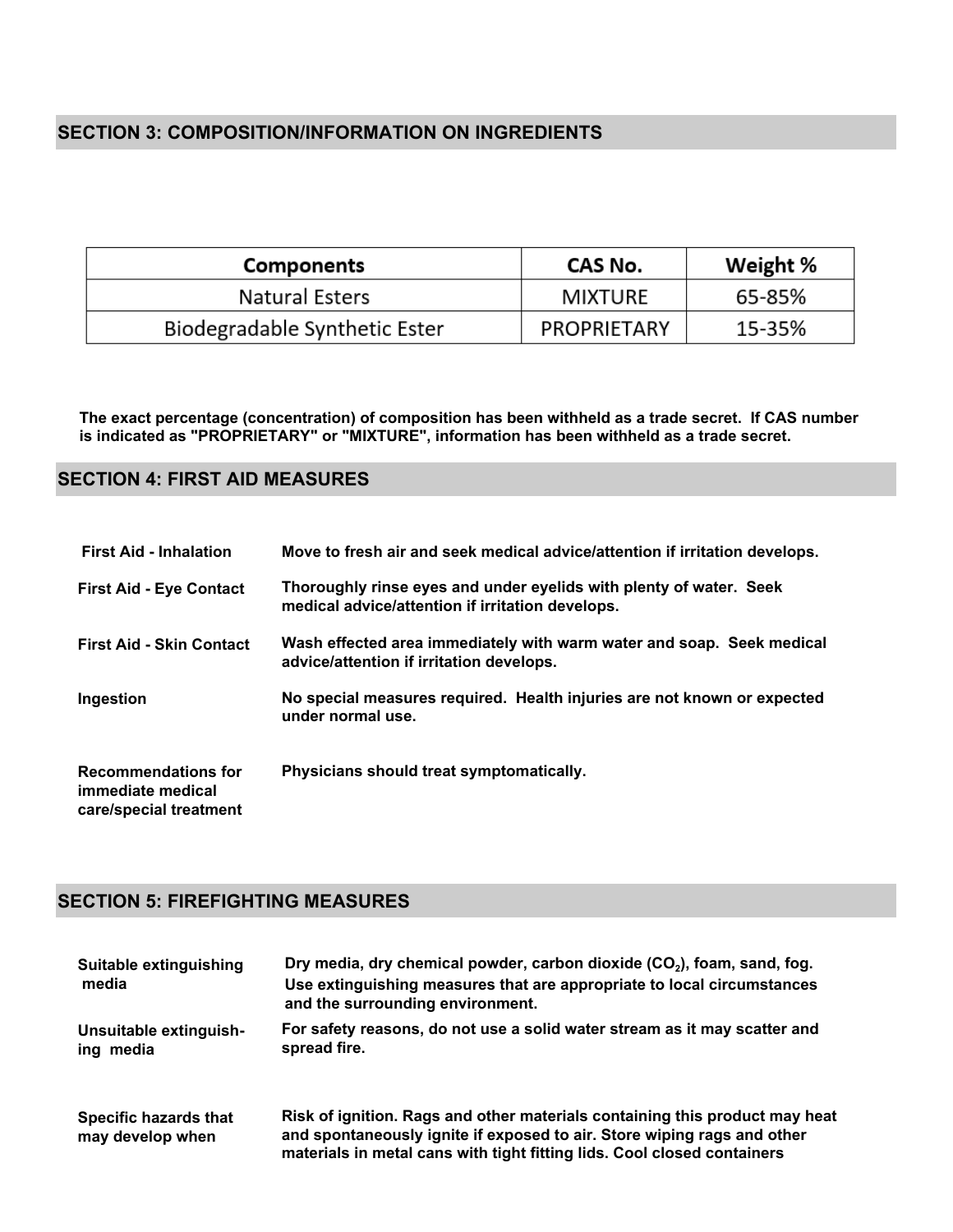**exposed to fire with water spray.**

| <b>Special firefighting</b> | Firefighters should use all standard protective equipment to fight fire.   |  |
|-----------------------------|----------------------------------------------------------------------------|--|
| equipment/precautions       | Empty containers contain residue and/or vapors; do not weld, cut,          |  |
|                             | pressurize, braze, solder, drill, grind or expose to heat, spark or flame. |  |

### **SECTION 6: ACCIDENTAL RELEASE MEASURES**

| <b>Personal precautions</b>                    | Avoid high pressure washing or generation of aerosols. Material can<br>create slippery conditions.                                                                                                                                                                   |
|------------------------------------------------|----------------------------------------------------------------------------------------------------------------------------------------------------------------------------------------------------------------------------------------------------------------------|
| <b>Emergency</b><br>procedures                 | In the event of a spill, evacuate non-essential personnel, remove any<br>sources of ignition, ventilate spill area, and prevent entry into sewers and<br>waterways. Pick up free material for recycle or disposal and absorb<br>residual liquid with inert material. |
| <b>Methods and material</b><br>for containment | Prevent further leakage or spillage if safe to do so. Soak up with inert<br>absorbent material and remove any ignition sources. Use only non-<br>sparking tools and ensure adequate ventilation. Notify the proper<br>authorities.                                   |
| <b>Cleanup procedures</b>                      | Dam up, then soak up with absorbent material. Use a dry spill kit or sand,<br>and collect in appropriate containers before disposing according to all<br>proper regulations. Clean contaminated surfaces thoroughly.                                                 |

## **SECTION 7: HANDLING AND STORAGE**

| <b>Precautions for safe</b> | Ensure adequate ventilation to prevent inhalation of vapor/dust. Do not |
|-----------------------------|-------------------------------------------------------------------------|
| handling                    | use pressure to empty drums. Keep away from open flames, hot surfaces   |
|                             | and sources of ignition.                                                |

| <b>Storage recommen-</b> |                                   | Store in a cool, sheltered location. To maintain product quality, do not |
|--------------------------|-----------------------------------|--------------------------------------------------------------------------|
| dations                  | store in heat or direct sunlight. |                                                                          |

## **SECTION 8: EXPOSURE CONTROLS/PERSONAL PROTECTION**

#### **Exposure Limits**

| <b>Chemical Name</b> | <b>ACGIH TLV</b> | <b>OSHA PEL</b>                         | Mexico                 | <b>NIOSH</b>               |
|----------------------|------------------|-----------------------------------------|------------------------|----------------------------|
| Vegetable Oil Mist   | TVL: 10mg/m(3)   | TWA: $5 \text{ mg/m}(3) \text{ mist}$ , | TWA: 10 mg/m(3) except | TWA: 10 mg/m(3) total mist |
|                      |                  | respirable fraction                     | irritant oils          | TWA: 5 mg/m(3) respirable  |
|                      |                  | TWA: 15 mg/m(3) mist, total             |                        | mist                       |

**Engineering controls Ensure adequate ventilation, especially in confined areas. Apply technical measures to comply with the occupational exposure limits.**

**Recommended Personal Protective Equipment:**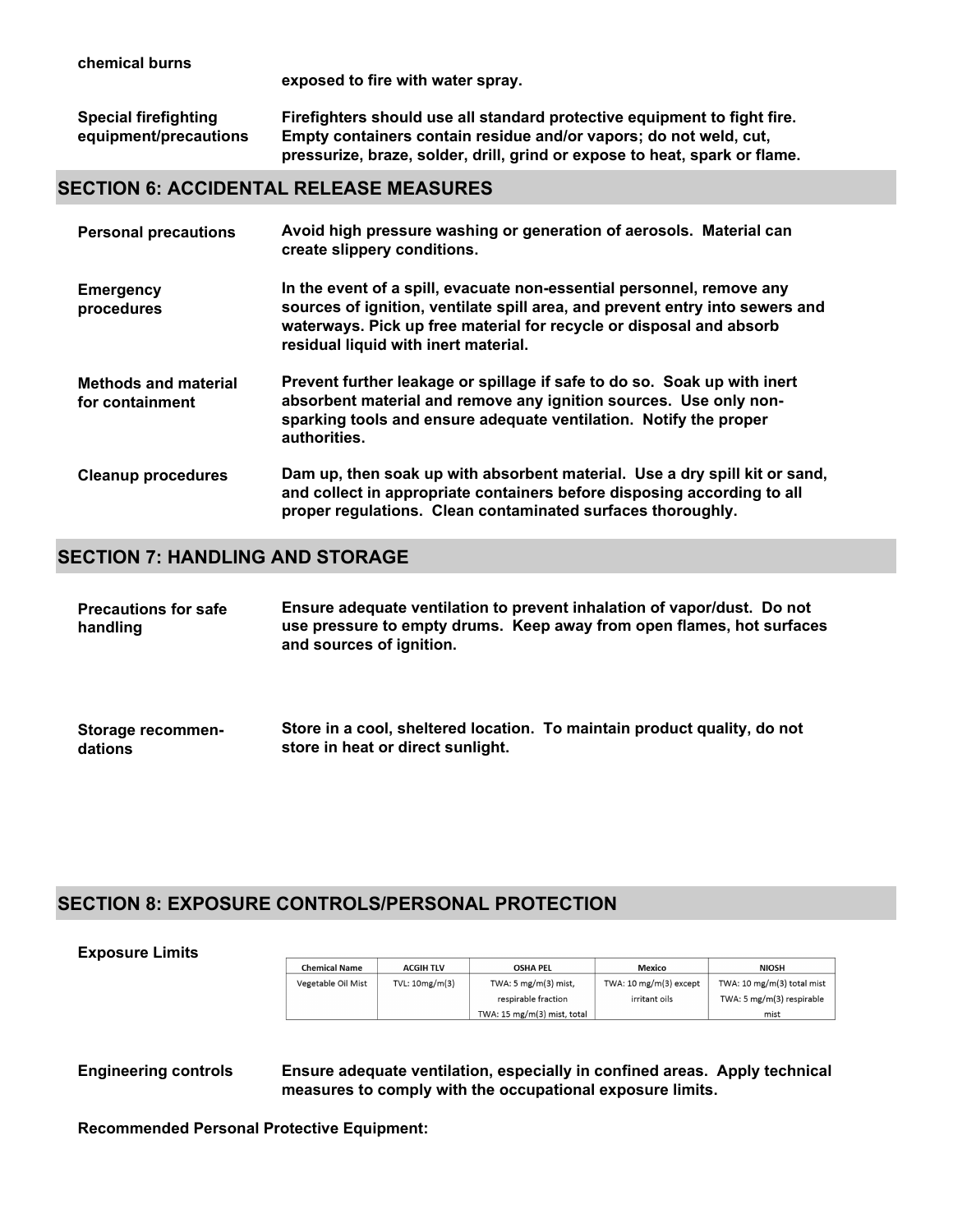| <b>Eye/Face Protection</b>    | If exposure to airborne mist or splashing is possible, safety goggles or<br>safety glasses with side shields are recommended.                                                                                           |
|-------------------------------|-------------------------------------------------------------------------------------------------------------------------------------------------------------------------------------------------------------------------|
| <b>Respiratory Protection</b> | In case of mist, spray or aerosol exposure, wear suitable personal<br>respiratory protection.                                                                                                                           |
| <b>Skin/Body Protection</b>   | Oil resistant gloves are recommended. Appropriate body protection<br>should be selected based on activity and possible exposure. Specific local<br>conditions under which the product is used should also be taken into |

## **SECTION 9: PHYSICAL AND CHEMICAL PROPERTIES**

| <b>Appearance</b>                              | <b>Brown liquid</b>                      |
|------------------------------------------------|------------------------------------------|
| Odor                                           | Mild fatty odor                          |
| <b>Odor Threshold</b>                          | Not available                            |
| рH                                             | Not available                            |
| <b>Melting Point/</b><br><b>Freezing Point</b> | Not available                            |
| <b>Initial Boiling Point/</b><br>Range         | <b>Not available</b>                     |
| <b>Flash Point</b>                             | $>$ 395 $^{\circ}$ F (>200 $^{\circ}$ C) |
| <b>Evaporation rate</b>                        | Not available                            |
| Flammability                                   | Not available                            |
| <b>Flammability, upper</b><br><b>limits</b>    | Not available                            |
| <b>Flammability, lower</b><br>limits           | Not available                            |
| Vapor pressure                                 | Not available                            |
| <b>Vapor density</b>                           | Not available                            |
| <b>Relative density</b>                        | Not available                            |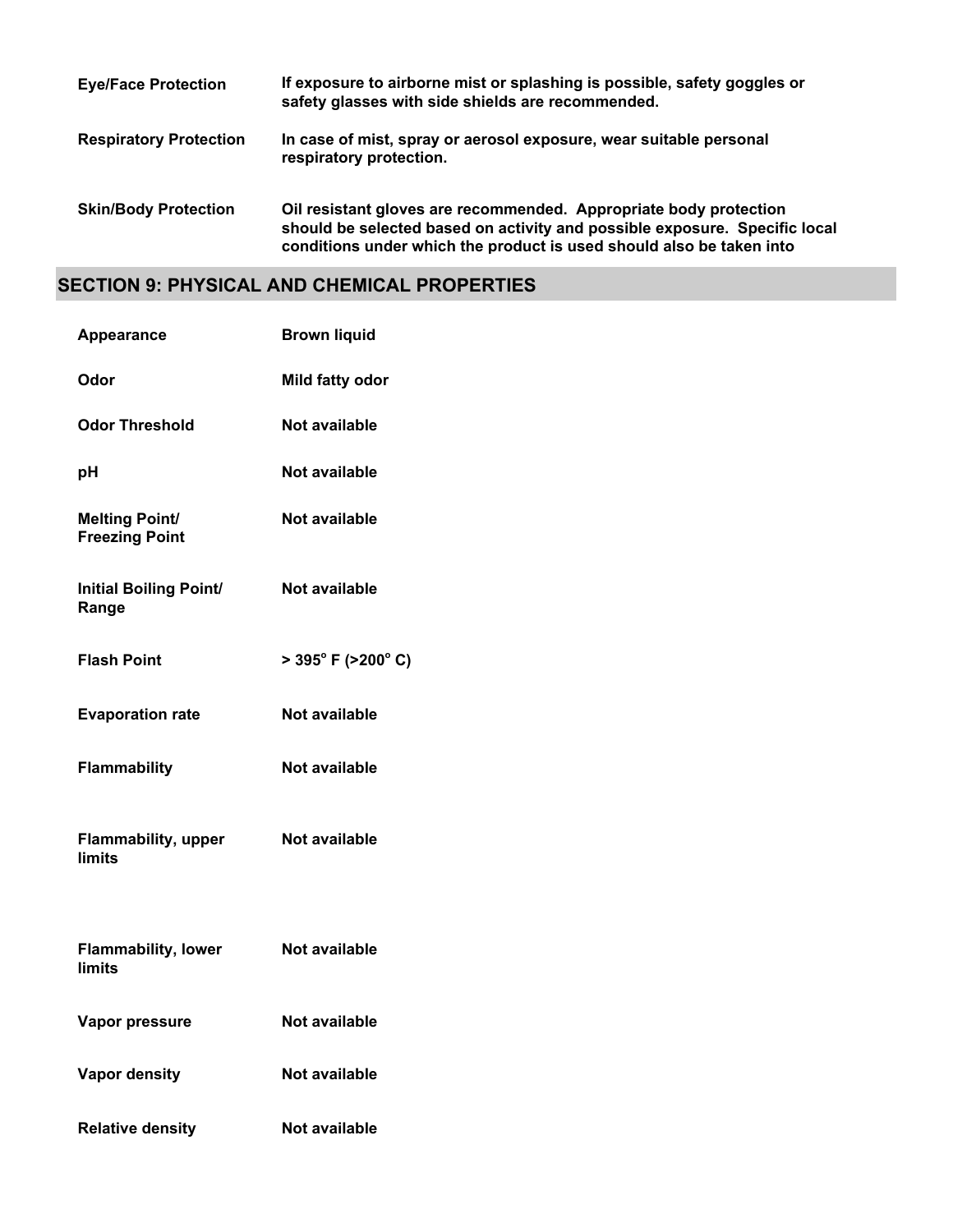| Solubility(ies)                                  | Soluble in many organic solvents |
|--------------------------------------------------|----------------------------------|
| Solubility in water                              | <b>Negligible</b>                |
| <b>Partition coefficient:</b><br>n-octanol/water | Not available                    |
| Auto-ignition tempera-<br>ture                   | Not available                    |
| <b>Decomposition temp-</b><br>erature            | Not available                    |
| Viscosity @ 40C                                  | Not determined                   |

## **SECTION 10: STABILITY AND REACTIVITY**

| <b>Reactivity</b>                            | This product is stable and non-reactive under normal conditions of use,<br>storage, handling and transportation.             |
|----------------------------------------------|------------------------------------------------------------------------------------------------------------------------------|
| <b>Stability</b>                             | This product is chemically stable under normal conditions of use, storage,<br>handling and transportation.                   |
| Possibility of hazard-<br>ous reactions      | Hazardous polymerization does not occur.                                                                                     |
| <b>Conditions to avoid</b>                   | Avoid contact with incompatible materials and keep product away from<br>open flames, hot surfaces, and sources of ignition.  |
| Incompatible mater-<br>ials                  | No materials to be especially mentioned                                                                                      |
| <b>Hazardous decomp-</b><br>osition products | Thermal decomposition leads to formation of acrolein, Carbon monoxide<br>$(CO)$ , Carbon dioxide $(CO2)$ , smoke, and fumes. |

## **SECTION 11: TOXICOLOGICAL INFORMATION**

#### *Potential health effects:*

| <b>Inhalation</b> | Health injuries are not known or expected under normal use. When in the<br>form of an airborne mist, refer to section 8 for exposure limits pertaining to<br>"vegetable oil mist". Excessive inhalation of mist may result in respiratory<br><i>irritation.</i> |
|-------------------|-----------------------------------------------------------------------------------------------------------------------------------------------------------------------------------------------------------------------------------------------------------------|
| Eye contact       | Not expected to to pose health issues for the eye.                                                                                                                                                                                                              |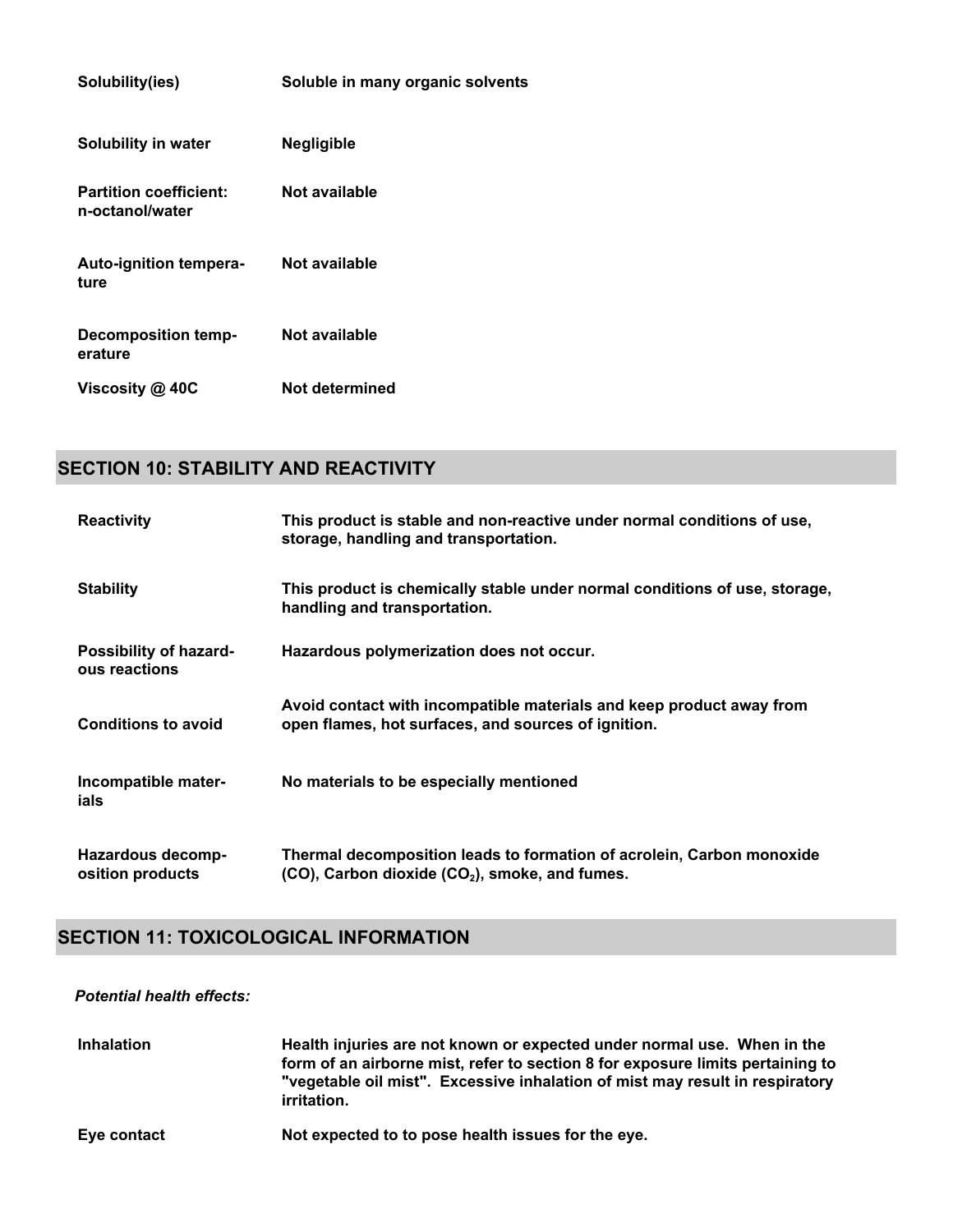| <b>Skin contact</b> | Prolonged or excessive contact with skin may result in mild irritation,<br>however, significant health injuries are not expected under normal use. |
|---------------------|----------------------------------------------------------------------------------------------------------------------------------------------------|
| Ingestion           | Health injuries are not known or expected under normal use.<br>Overexposure may cause gastrointestinal disturbance.                                |

*Symptoms or effects, including acute and delayed:*

| <b>Inhalation</b>   | None known or expected under normal use. |
|---------------------|------------------------------------------|
| <b>Eye Contact</b>  | None known or expected under normal use. |
| <b>Skin Contact</b> | None known or expected under normal use. |
| Ingestion           | None known or expected under normal use. |

## **Toxicological effects:**

| <b>Acute Toxicity</b>             | Based on available data, no evidence of acute toxicity.                       |
|-----------------------------------|-------------------------------------------------------------------------------|
| Skin corrosion/irritation         | Based on available data, not, or only slightly irritating.                    |
| Serious eye damage/irritation     | Based on available data, no evidence of serious eye damage/irritation         |
| Respiratory or skin sensitization | Based on available data, not expected to be a respiratory or skin sensitizer. |
| Germ cell mutagenicity            | Based on available data, the classification criteria are not met.             |
| Carcinogenicity                   | Based on available data, no evidence of carcinogenicity.                      |
| Reproductive toxicity             | Based on available data, no evidence of reproductive toxicity.                |
| STOT - single exposure            | Based on available data, the classification criteria are not met.             |
| STOT - repeated exposure          | Based on available data, the classification criteria are not met.             |
| Aspiration hazard                 | Based on available data, no known aspiration hazard.                          |

| NTP Report on<br>Carcinogens                    | This product is not considered to be a carcinogen by NTP.  |
|-------------------------------------------------|------------------------------------------------------------|
| <b>IARC</b> listing of<br>potential carcinogens | This product is not considered to be a carcinogen by IARC. |
| <b>OSHA listing of</b><br>potential carcinogens | This product is not considered to be a carcinogen by OSHA. |

## **SECTION 12: ECOLOGICAL INFORMATION**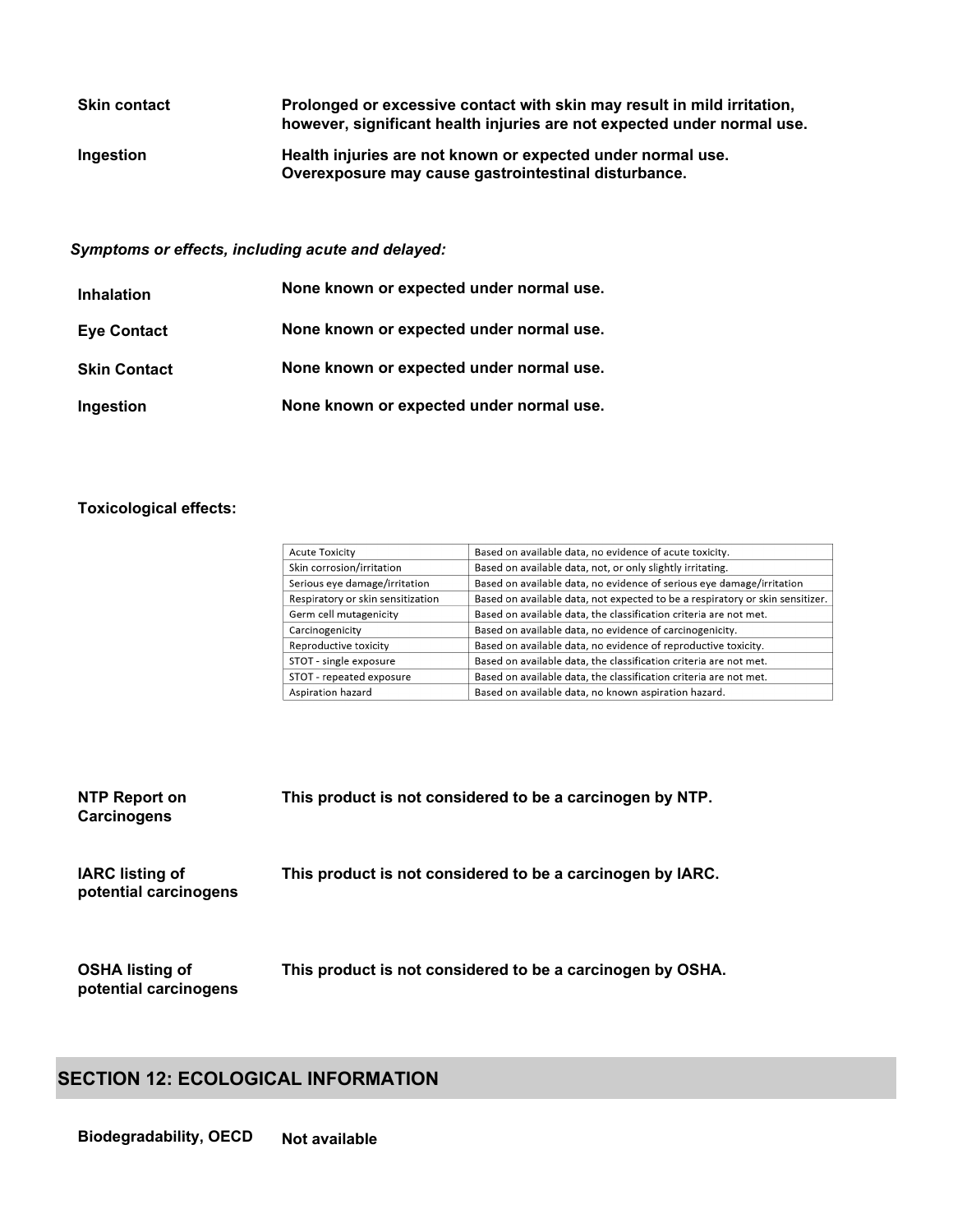| .                    |  |
|----------------------|--|
|                      |  |
|                      |  |
| <b>Bioaccumulati</b> |  |

**Bioaccumulation Not available**

**OECD 201 Alga, EC50, 72hr, mg/L Not available**

**OECD 202 Daphnia, EC50, 48hr, mg/L Not available**

**OECD 203 Fish, LC50, 96hr, mg/L Not available**

## **SECTION 13: DISPOSAL CONSIDERATIONS**

| <b>Disposal consider-</b> | Dispose of contents/container in accordance with all local, regional, state,                                                                                                                                                                     |
|---------------------------|--------------------------------------------------------------------------------------------------------------------------------------------------------------------------------------------------------------------------------------------------|
| ations                    | national and international regulations.                                                                                                                                                                                                          |
| Waste from residues/      | Dispose of in accordance with all local, regional, state, national and                                                                                                                                                                           |
| unused products           | international regulations.                                                                                                                                                                                                                       |
|                           | Oil soaked materials may spontaneously combust and should be properly<br>managed to avoid ignition and heat sources or oxygen rich environments.<br>Collect and store soaked materials in closed metal containers to help<br>prevent combustion. |
| Contaminated              | Empty containers may contain residue and should not be reused. They                                                                                                                                                                              |
| packaging                 | should be decontaminated and taken for local recycling, recovery or waste                                                                                                                                                                        |

## **SECTION 14: TRANSPORT INFORMATION**

| <b>US DOT</b>       | Not regulated by the US DOT as a hazardous material       |
|---------------------|-----------------------------------------------------------|
| <b>TDG (Canada)</b> | Not regulated by the Canadian TDG as a hazardous material |
| <b>ADR</b>          | Not regulated                                             |
| <b>IMDG</b>         | Not regulated                                             |
| <b>IATA</b>         | Not regulated                                             |

**301B**